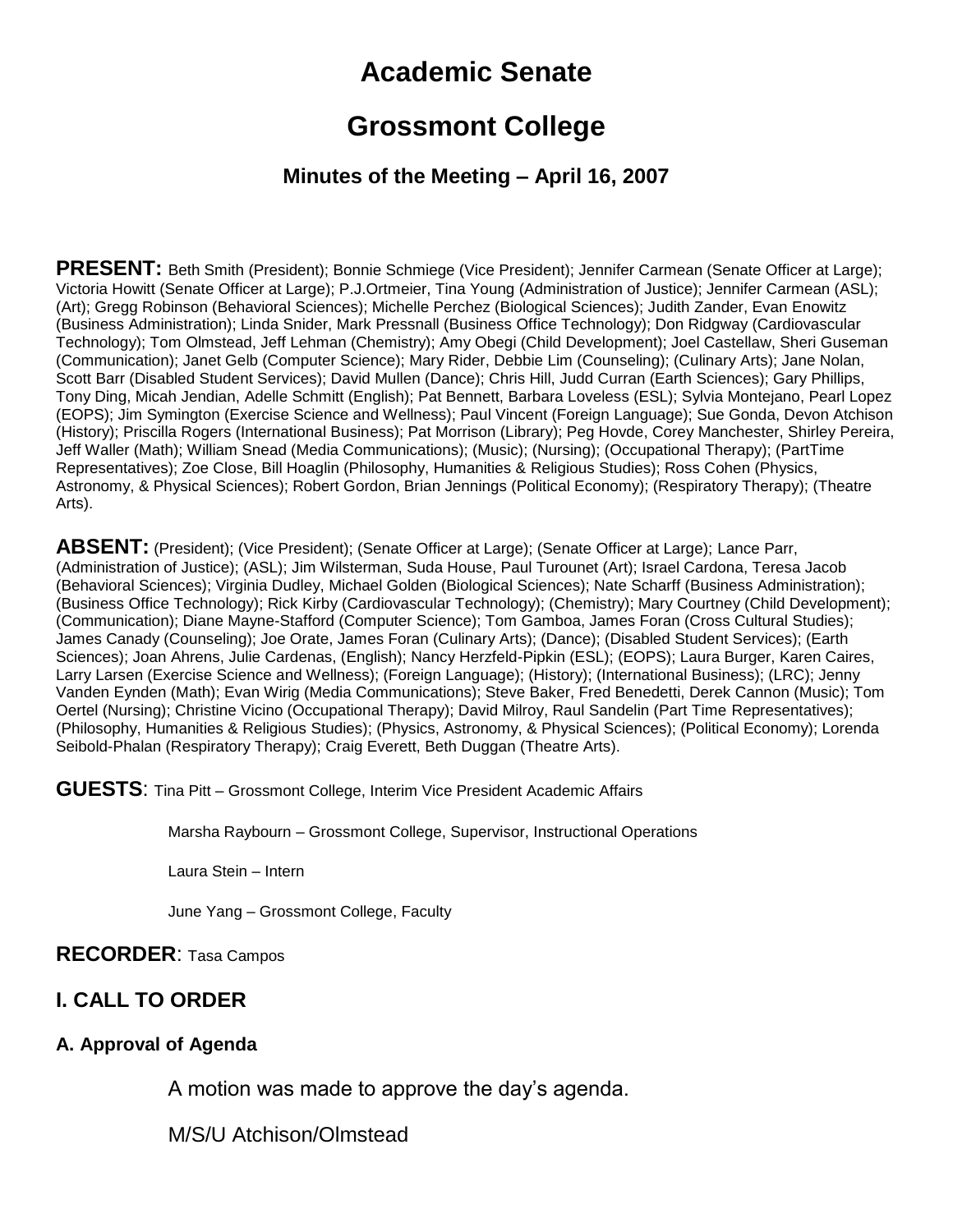### **Approval of Minutes from March 19, 2007**

A motion was made to approve the March 19, 2007 meeting minutes.

William Snead noted he was in attendance at the meeting but was showing absent. Beth reminded everyone to please sign in to help keep attendance in order.

M/S/U Obegi/Schmiege

### **II. PRESIDENT'S REPORT**

Tina Pitt, Grossmont College Interim Vice President, Academic Affairs introduced intern, Laura Stein who was shadowing her at this time.

## **Report from Board Workshop on Collegial Consultation**

Beth reported on the Board Workshop on Collegial Consultation that had been held on Tuesday, March  $27<sup>th</sup>$ . Ten faculty from Grossmont attended the workshop. She stated the meeting was useful but not technical assistance. The workshop reviewed Title 5 regulations, Education Code and the role of collegial consultation. The meeting was informative. The Chancellor suggested a possible development of a District Senate. The group discussed the workshop and the possibility of joint and district senate meetings.

### **Election**

Beth reminded everyone the ballots for the current Academic Senate election had been distributed. Please remind both full time and part time faculty in your departments to vote. The election will close on Friday, April 20 at 12:00 p.m.

## **Last Senate Meeting**

Beth reported three more Academic Senate meetings are schedule for the remainder semester, April 30, May 7, and May 21. The May 21 meeting is during finals week and Beth needed input on whether to cancel the meeting or move forward with the schedule. The next two meetings will run back to back. The Senate may need to schedule an additional meeting in order to vote on Accreditation and a quorum will be needed in order to vote. The group discussed other possible meeting dates. No final decision was made.

## **Senate Appointments to Hiring Committees**

Beth reviewed the process of faculty members being appointed to hiring committees. She reviewed an overhead copy of the Title 5 regulations. All faculty appointed to committees need to be approved by the Academic Senate and not hand picked. Currently, there have been some situations to where this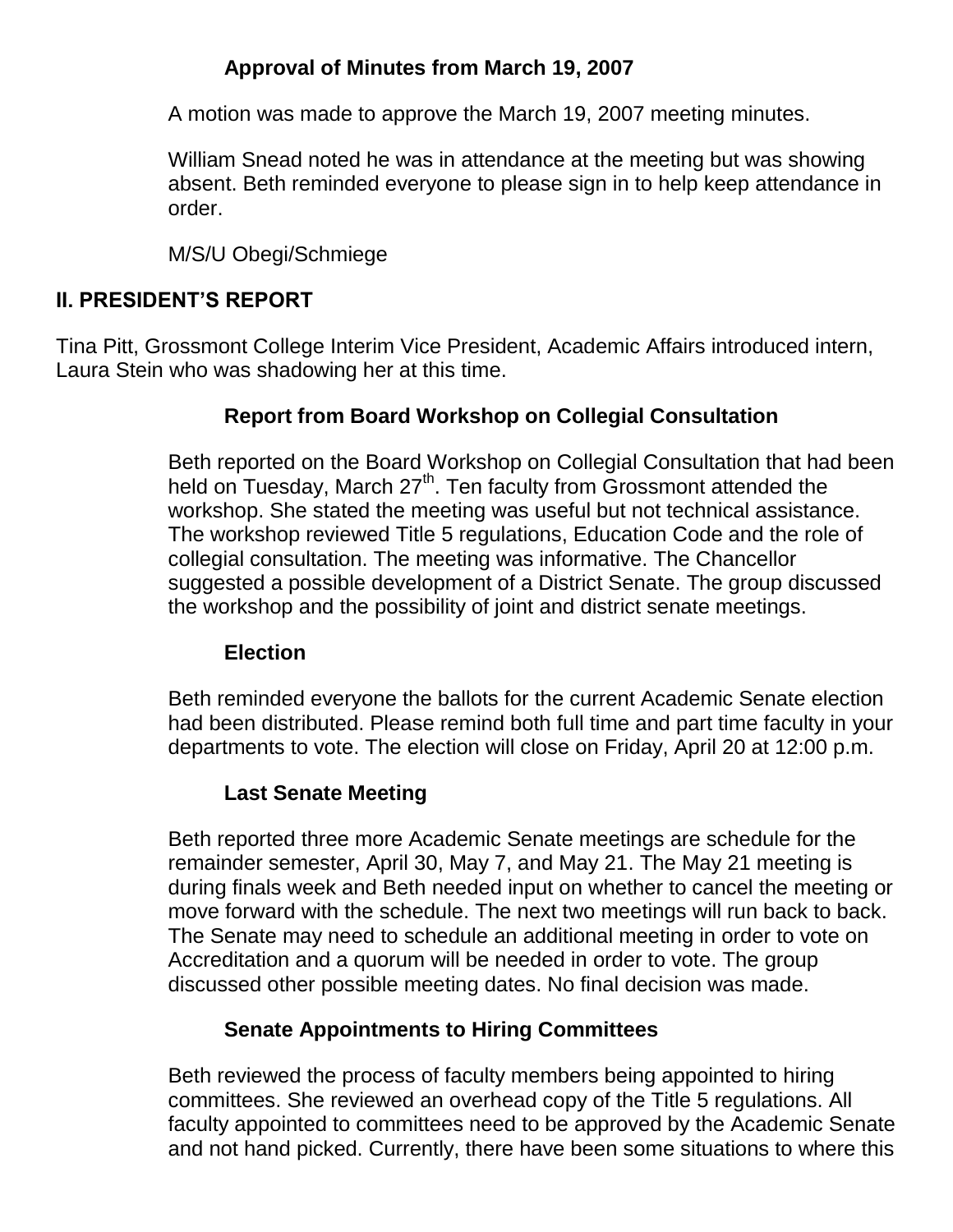process is not being followed. The group discussed the proper process. Administrators' assistance is needed in order to keep the process running accordingly. A faculty member from the Math, Natural Sciences & Exercise Science division is needed to sit on the Vice President, Academic Affairs Hiring Committee. The first faculty member had to drop out. The committee will start interviewing candidates this Monday. Please contact Beth if interested.

The group discussed problems with other committees on campus, especially the task forces set up to work on the new buildings.

### **III. COMMITTEE REPORTS**

#### **Curriculum Committee (packet going to the board, changing internal date for curriculum, GE vs. Curriculum Committee tasks) – Attachment #1**

Chris Hill gave a Power Point presentation of the Grossmont College Curriculum Committee. She reported the Curriculum Committee was running on full membership this year and many tasks were completed. Both Chris and Tina Pitt commended Marsha Raybourn and the Instructional Operations staff on all the hard work and extra time they have been committing to the curriculum issues. The Curriculum Committee has completed the following:

A total of 211 pieces.

78 new courses.

110 course modifications

33 deletions.

1 degree addition.

15 degree modification.

1 certificate of proficiency.

The committee is continuing ongoing discussions regarding the following:

Distance Learning courses with Title 5 regulation.

299 courses and transferability.

Transfer degrees and Title 5 compliance.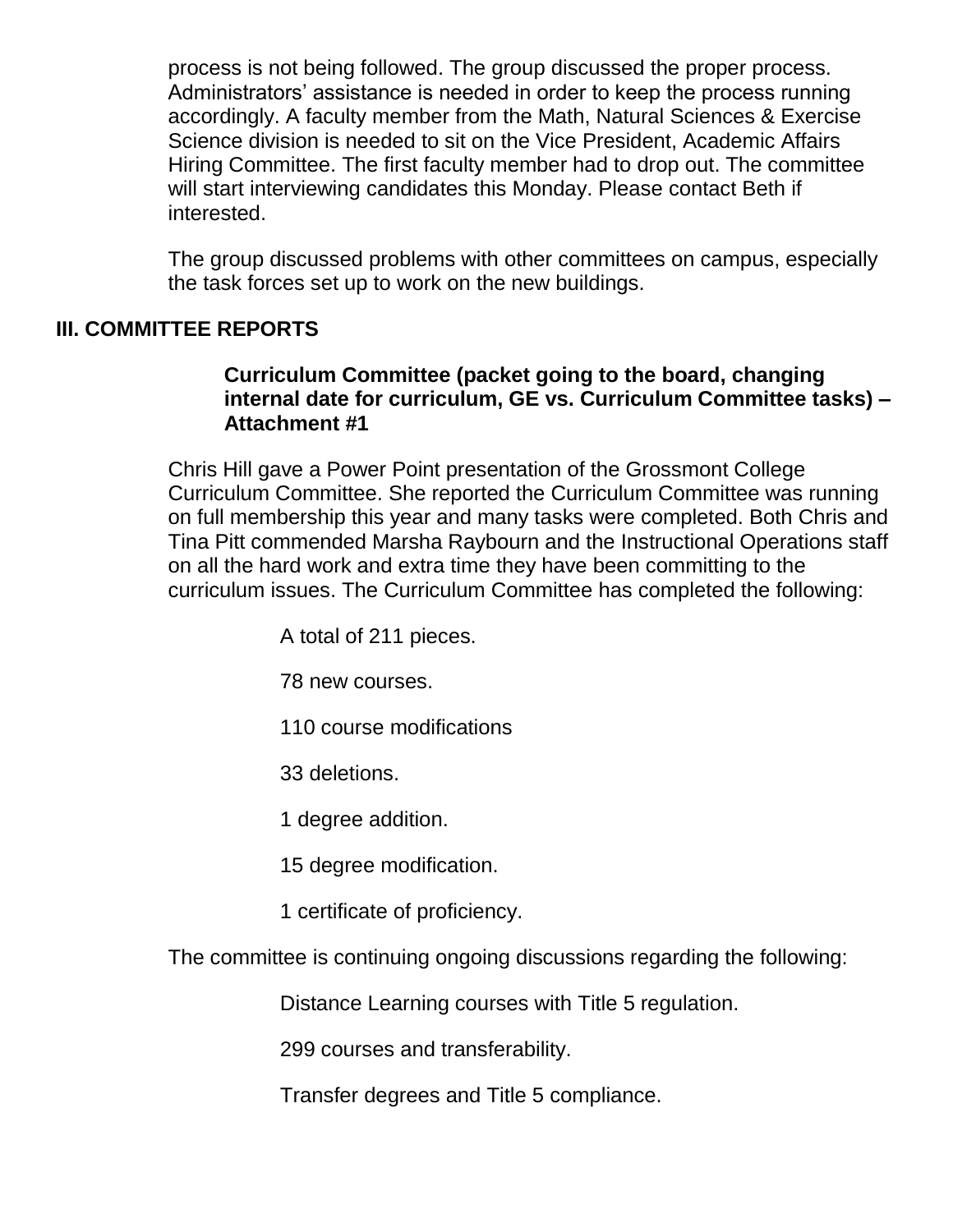Chris also discussed the reorganizing of the Curriculum Committee structure and possible changes.

The group then moved to reviewed agenda Attachment #1 containing information on the proposal proposing a return to an internal Grossmont College deadline for faculty to submit curriculum proposals closer to the end of the spring semester instead of the current September date. Chris and the group discussed reasons behind the suggested change.

Chris then reported on the GE Committee issue and whether or not the committee is still needed. The Curriculum Committee has been handling most GE issues. The group discussed reasons as to why the GE Committee stopped functioning and other options and processes. It was suggested a GE Task Force be developed and implement next year to take a look at the issue.

### **IV. ACTION ITEMS**

None.

### **V. INFORMATION ITEMS**

### **Update to Senate By-Laws – Attachment #2**

Beth reviewed agenda Attachment #2. The attachment contained the Senate By-Laws and the suggested changes that had been reviewed at the last senate meeting. The Senate Officers had not received any concerns or suggestions regarding the changes since the last meeting. Beth and the group read through each of the proposed changes individually. The group discussed Section 2. Election of Officers, #5, in some depth. Concern was expressed regarding the duties of the Nomination/Elections Committee listed in the wording. The group agreed to wait on the changing of the wording until the New Election Rules were reviewed. A cleaned up version of the by-laws will be distributed with the agenda for the next meeting.

#### **Recommendation for Adding Public Comment – Attachment #3**

Beth shared the Senate Officers had received no feedback on the public comment recommendations discussed at the last Senate meeting. The group discussed the benefits of having public comments at the beginning of the meeting compared to the end of the meeting. The length of time per speaker was discussed. The consensus was that a section of time be set aside for public comment at the beginning of the meetings. A cleaned version of the recommendation will return at the next Senate meeting as an Action Item.

#### **Senate Election Rules for Future Elections – Attachment #4**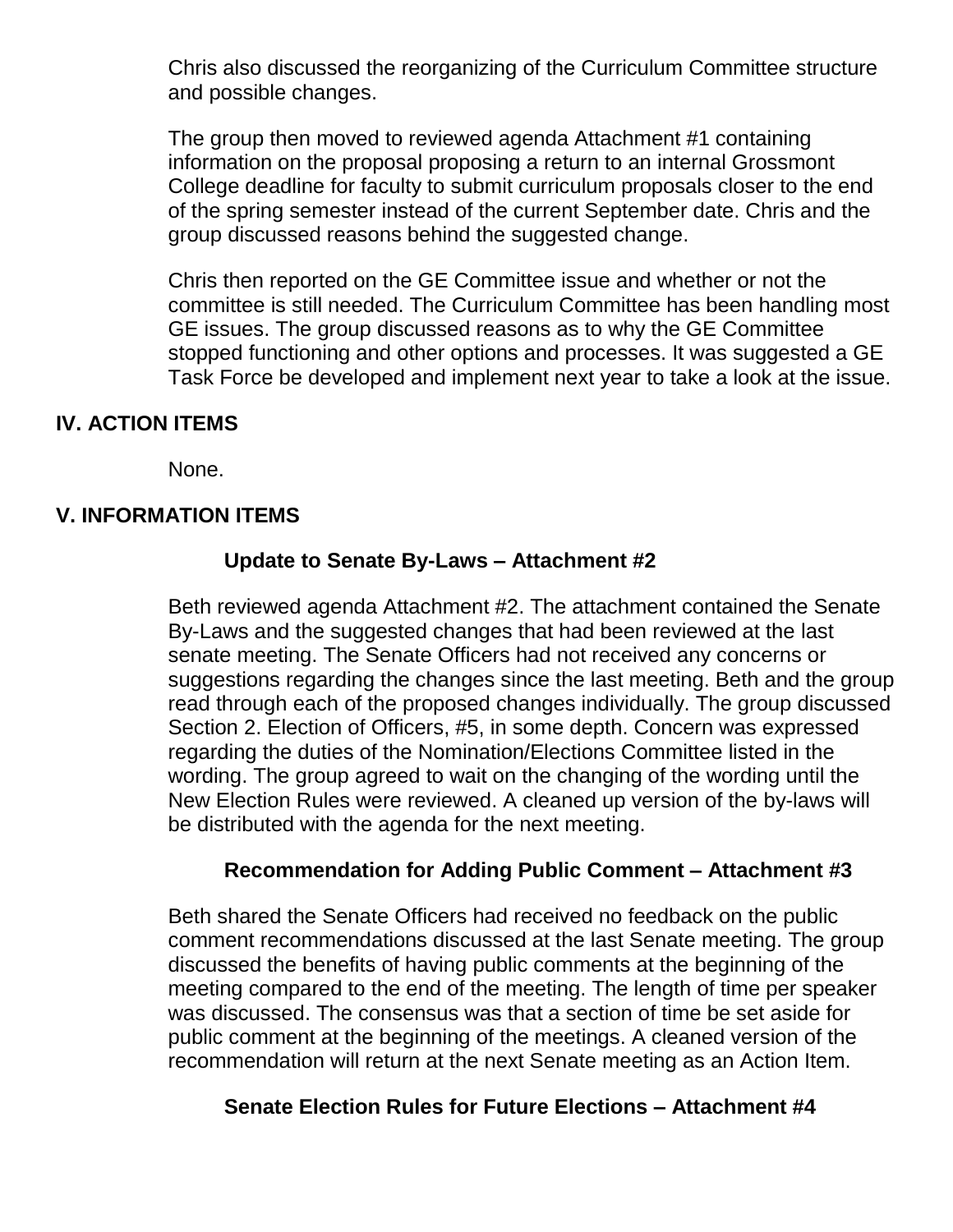Beth briefly reviewed the Attachment #4 on Senate Election Rules for Future Elections. Please review the rules with your departments. The item will return at the next Senate meeting.

### **Faculty Earning Academic Rank**

The following list of faculty earning Academic Rank was reviewed:

Associate Professor

Joel Castellaw

Antonio Crespo, Ph.D.

Anthony P. Ding

Mark A. Goodman

Ruth Fatima Konopka

Tina L. Perez

Qais Sako, Ph.D.

Jennifer Vanden Eynden

### Professor

Linda Mitchell

Thomas Oertel

Thomas Olmstead, Ph.D.

William Snead

Richard D. Vessel, Ph. D.

This information will return as an Action Item at the next meeting.

### **District Institutional Planning & Research Committee – Attachment #5**

The group briefly reviewed Attachment #5 reflecting information on the Institutional Planning and Research Committee. The information included the charge, chair, composition, and meeting schedule of the committee. Beth stated this is one of the first benefits from the Board Workshop on Collegial Consultation.